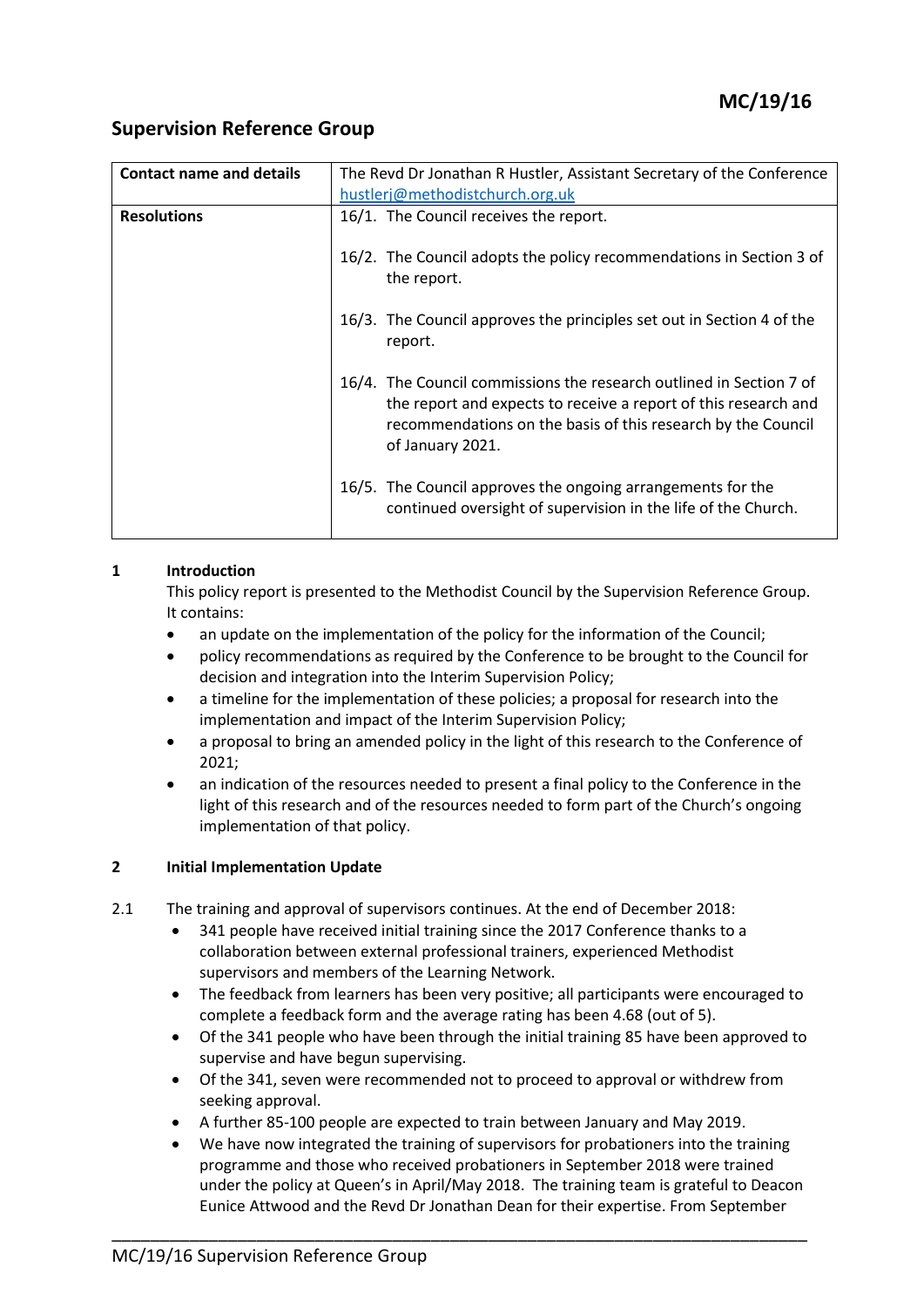2019, probationers' supervisors will have been trained under the policy and will have been briefed by tutors at The Queen's Foundation on the particular expectations of supervising a probationer.

- Training events are now planned for March and May for those matched with appointments from September 2019 where there is an expectation that the minister will offer supervision.
- Training events are planned for the summer for those entering stationing in 2019-20 who anticipate supervising in their next appointment. This will enable the follow up training to happen as part of Superintendents' induction for those who will supervise as new Superintendents.

### 2.2 Implementation in Districts

- Since January 2018 ministers in the pilot districts (Liverpool and South East) have been in supervision under the Interim Policy following some call back training and assessment.
- The following districts have supervisors trained, approved and ready to supervise from January 2019: Chester and Stoke, East Anglia, Plymouth and Exeter, Southampton, and the Wales Synod.
- The majority of those nominated to supervise in the remaining northern districts have been trained and should themselves now be in supervision.
- Those nominated to train from the remaining southern districts have either already been trained during the first quarter of 2018-19 or are entering training now.
- It is anticipated that by September 2019 in most districts supervision will be in operation in most circuits.
- There remain some pockets where it will take longer to implement the policy due to an unwillingness amongst some nominated supervisors to undertake training, staffing problems in particular circuits (which mean there is not an obvious candidate to be trained to offer supervision), or a failure to identify sufficient alternates early enough to be ready to supervise supervisors. There is a need to identify supervision capacity and financial resources to enable supervision to take place where this is the case.
- In some Districts there has been good planning and a proactive approach to implementation enabling learners to enter supervision immediately following the training but in others there has been a considerable time delay (up to 9 months). In some cases this has led to some demotivation and frustration amongst superintendents that skill sets are becoming rusty and that promised support in the guise of supervision has been delayed. Other trainee supervisors have taken a more proactive approach and organised themselves into practice triads. It may be that where there have been delays in people's learning journeys that trust in supervision needs to be rebuilt and skills refreshed as these people enter supervision in the next six months. Conversations with district chairs and trainee supervisors are underway to try to support this.
- 2.3 Initial Learning from the Implementation
	- The quality of the training is making a significant impact not only to participants' competence and confidence to supervise under the policy but on their confidence to address a range of issues in ministry including conflict situations, boundary and role confusion, line management relationships, pastoral relationships, oversight responsibilities.
	- Those receiving supervision report that it is improving their wellbeing, reducing anxiety, improving sleep patterns, offering them accompaniment to change patterns of working for the better including: the implementation of insights gained on other training courses; tackling difficult problems earlier; being able to cope better with expectations without trying to fix the unfixable. It was also noted that supervision is providing support for healthy risk taking and for more proactive engagement and it was observed that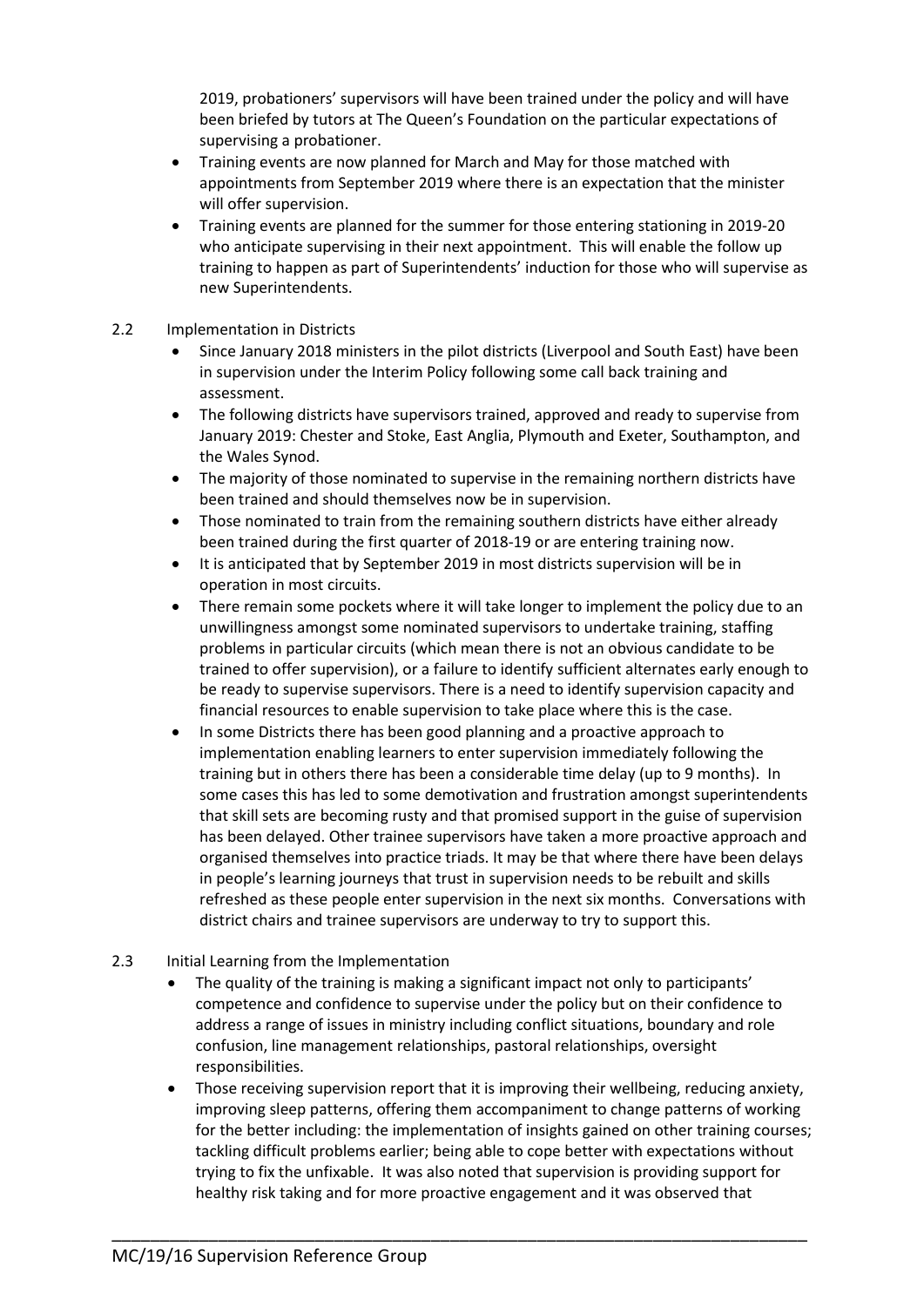accountability through supervision is being experienced as a positive support for shared ministry.

- The quality of the supervision offered affects its effectiveness. Whilst assessment and feedback is offered at the end of the training and a recommendation is sought from a supervisor we have realised that it is important to assess supervisors not only after the training but after a period of practice. We intend to change the training pattern for initial training from 2019-20 to allow for a call-back assessment day. Capacity issues have prevented us making this change immediately so in the meantime we are encouraging approved supervisors to be rigorous in their assessment of colleagues' readiness to supervise under the policy and have offered a range of tools for this purpose.
- It is a significant task to manage a supervision plan. This is a constantly changing document because of stationing, sabbaticals and other personnel factors. We are looking into ways in which a supervision plan can be held locally but also audited centrally without documents needing to be sent. The induction of new District Chairs includes instruction on the management of a supervision implementation plan and a role description for this task has been produced.
- To change a culture takes time and significant investment from all parts of the system. This requires patience, resilience and repeated communication as officers learn a new system. It is important that feedback enables problem-solving and learning from mistakes. A demonstrated consistent commitment is necessary to resource the work over time and, where problems emerge, to support those asked to invest considerable time and effort in the new system.
- Interest is being expressed in the Methodist Church's supervision implementation by a number of other church bodies in the UK and elsewhere including: the Moravian Church, the Royal Air Force, the Salvation Army, the Methodist Church in Kenya, the United Methodist Church and the United Church of Zambia.

### **3 Policy Recommendations**

- 3.1 It is the remit of the Supervision Reference Group to undertake the development of some key areas of policy in order to fulfil the Interim Supervision Policy as adopted by the 2017 Conference. In order to make it possible for all presbyters and deacons to be covered by the Policy a number of policy recommendations is made here. Criteria are also offered concerning those lay roles that should be covered by the Policy.
- 3.2 Section 4 of this report offers principles in relation to ordained ministers and probationers in other than circuit and district roles and lay office holders or employees who either hold significant public representative roles, have significant pastoral contact, bear responsibilities in which there are significant risks to them, those amongst whom they work or the health of the Church, that would benefit from exploratory supervision, or are engaged in supervision under the policy.
- 3.3 Detailed policy recommendations are made in Section 5 that apply these principles; the schedule proposed at Section 6 outlines the prospective implementation of these recommendations.
- 3.4 It is intended that the principles outlined and the policy recommendations made here supplement those in the Interim Supervision Policy (ISP) and not replace them. Matters not covered in this report are considered already to be covered by the ISP.
- 3.5 It has been clear since the 2017 report that there will be some lay people (often employees) whose ministry should also be supervised under the policy. However, the process of defining the criteria by which those people should be identified has proved to be complex,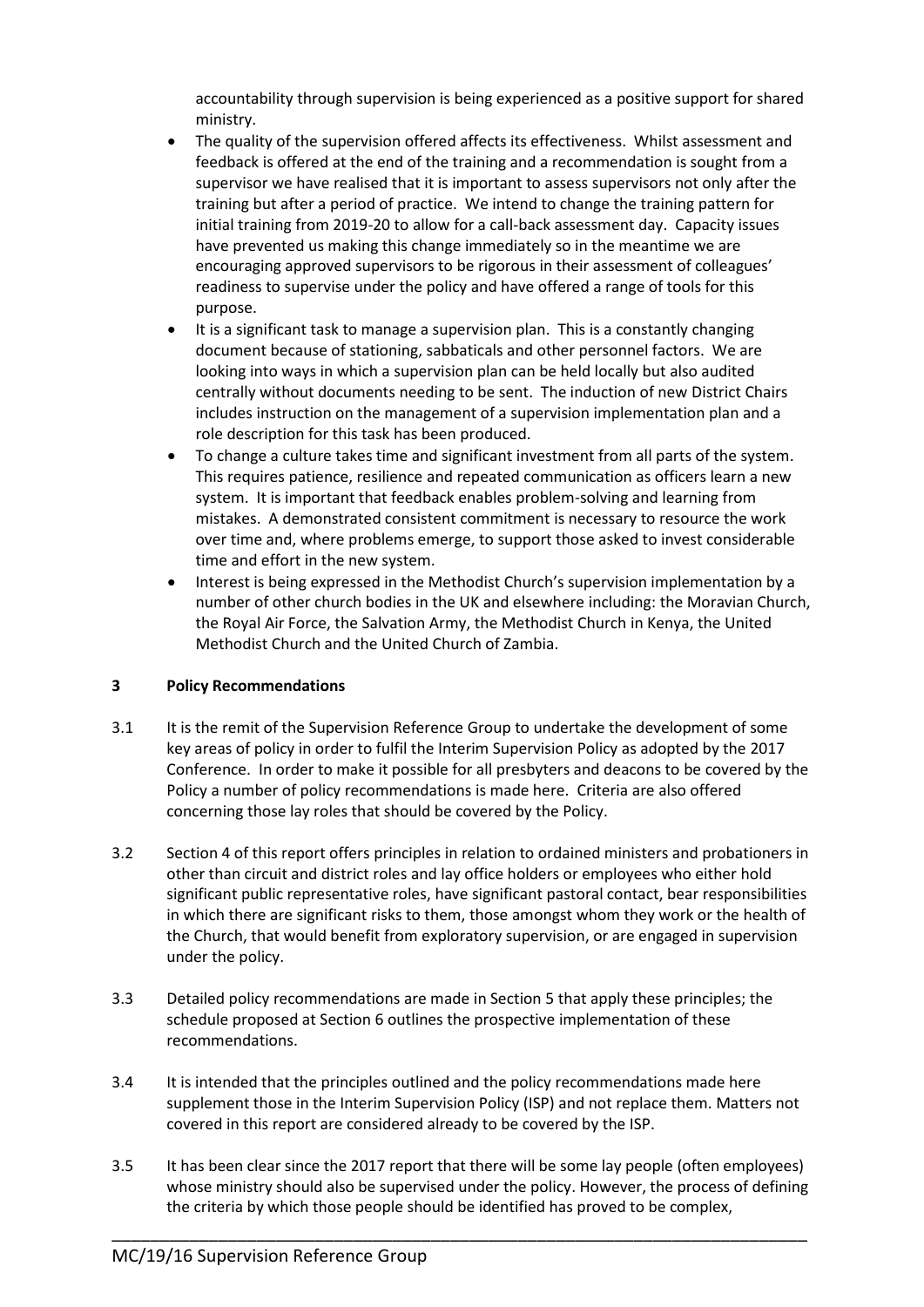particularly given some of the contractual questions involved. The Supervision Reference Group will give the matter further thought and consultation and bring a short report on this question to the Council in April. That report will also propose any changes that might need to be made to the principles in section 4 when lay employees or office holders are included in the policy.

- 3.6 Once adopted by the Methodist Council the policy recommendations made here shall be integrated into the Supervision Policy to be reported to the 2020 Conference.
- 3.7 These policy recommendations have been developed in consultation with the Secretary to the Forces Board, the Director of Education, the Connexional Ecumenical Officer, the Learning Network, the Senior Management Meeting, the Chair of the Stationing Advisory Committee, the Director of Global Relationships, and the Ministries Committee.

### **4 Principles**

The Supervision Reference Group recommends that the following principles guide the implementation of the policy:

- 4.1 That all ministers in the active work in (or Recognised and Regarded as being in) Full Connexion, all probationers, those supernumeraries undertaking significant pastoral responsibility under a letter of understanding (SO 792(2)) and all those authorised to exercise ministry on behalf of the British Methodist Conference (under SO 733 or 733A) should be in supervision as a means of support for the accountable exercise of ministry.
- 4.2 That engagement in supervision should be proportionate and appropriate to the role being exercised but that no-one subject to this policy engaged in any kind of work should be supervised for less than one hour each quarter.
- 4.2.1 That those engaged to supervise by the Methodist Church as external supervisors or who are offering supervision as the main ministry they offer to the British Methodist Church receive supervision equivalent to 10% of the time they offer as supervisors (eg, if supervising six ministers six times per year for 90 minutes they receive at least 4.8 hours of supervision during the year for this work) but not less than 1 hour per quarter.
- 4.2.2 That those working half time or less within the British Methodist Church receive not less than 1 hour of supervision per quarter. That those working between half and full time should receive between 1 and 2 hours supervision per quarter.
- 4.2.3 That the supervision offered to those in part time roles should be regularly spaced through the working year.

#### **4.3 Sabbaticals**

- 4.3.1 That any minister on sabbatical is entitled to receive their full quota of supervision but may, by negotiation with their supervisor miss one supervision during that three month period.
- 4.3.2 That any minister on sabbatical who supervises should not undertake all the supervisions for their supervisees during the sabbatical year but should make appropriate and proportionate arrangements for the supervision of their colleagues. This should be by negotiation and should take into account each supervision relationship. In some cases it may be important to prioritise the continuity of the relationship and for the supervisor to conduct all the supervisions in an adjusted timetable; in other cases it may be appropriate for two or three supervisions to be offered by an alternative supervisor in order to balance the workload of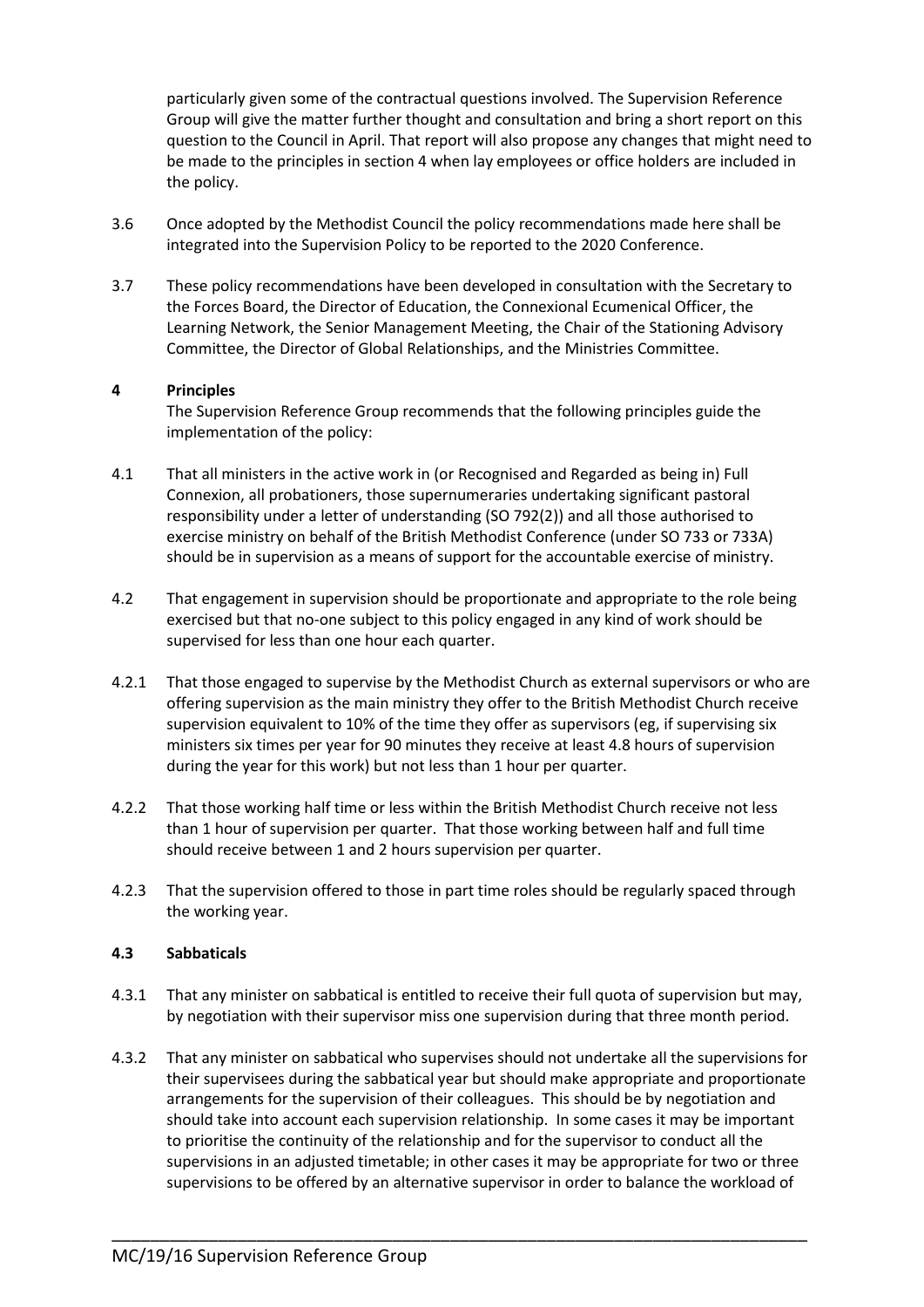the minister having a sabbatical year. Overall the supervisor should aim to reduce their supervision load in a sabbatical year by a quarter.

#### **4.4 Parental Leave**

- 4.4.1 That any minister on parental leave (SO 807a-c) should normally continue to be supervised on their 'keeping in touch' days.
- 4.4.2 That any minister who supervises who takes parental leave for more than 2 months should notify the keeper of the relevant Supervision Implementation Plan so that alternative arrangements can be made for their supervisees.

#### **4.5 Sick leave**

- 4.5.1 That ministers who are signed off sick may not engage in supervision.
- 4.5.2 That any minister who supervises and is signed off sick may not supervise. Where this persists for more than 2 months, alternative arrangements should be made for the affected supervisees by the keeper of the Supervision Implementation Plan.

#### **4.6 Suspension**

- 4.6.1 Where a minister who supervises is suspended alternative arrangements should be made by the keeper of the Supervision Implementation Plan for the supervision of their supervisees.
- 4.6.2 The supervision arrangements for ministers who are suspended should be reviewed by the keeper of the Supervision Implementation Plan in consultation with their minister in oversight.

#### **4.7 Line Management**

That line management and supervision should be distinguished as having separate functions although both functions might in some circumstances be performed by the same person providing that person has been approved as a supervisor under the policy. It should be noted that these distinctions need to be held within the definitions of oversight used in the Interim Policy where supervision is understood as a contribution to oversight. Line management here refers to employed roles and to ordained ministers as they work in particular roles and teams where such a system of management is in place.

Line Management and Supervision are distinguished in the following way:

- 4.7.1 Supervision offers primarily an exploratory and reflective space in which the supervisee is enabled to gain perspective on themselves and their work. It offers support for the accountable exercise of ministry in which the primary responsibility belongs with the minister being supervised. It performs:
	- **Normative functions** that attend to the theological and vocational horizons of the minister in the light of those of the Methodist Church; to ethical practice in the light of the Methodist Church's code of conduct for ministers; to areas of risk in the ministry context and in the practice of the minister.
	- **Formative functions** that provide opportunity for the minister to learn and grow as a practitioner through the regular review of elements of their practice and the rehearsal of future strategies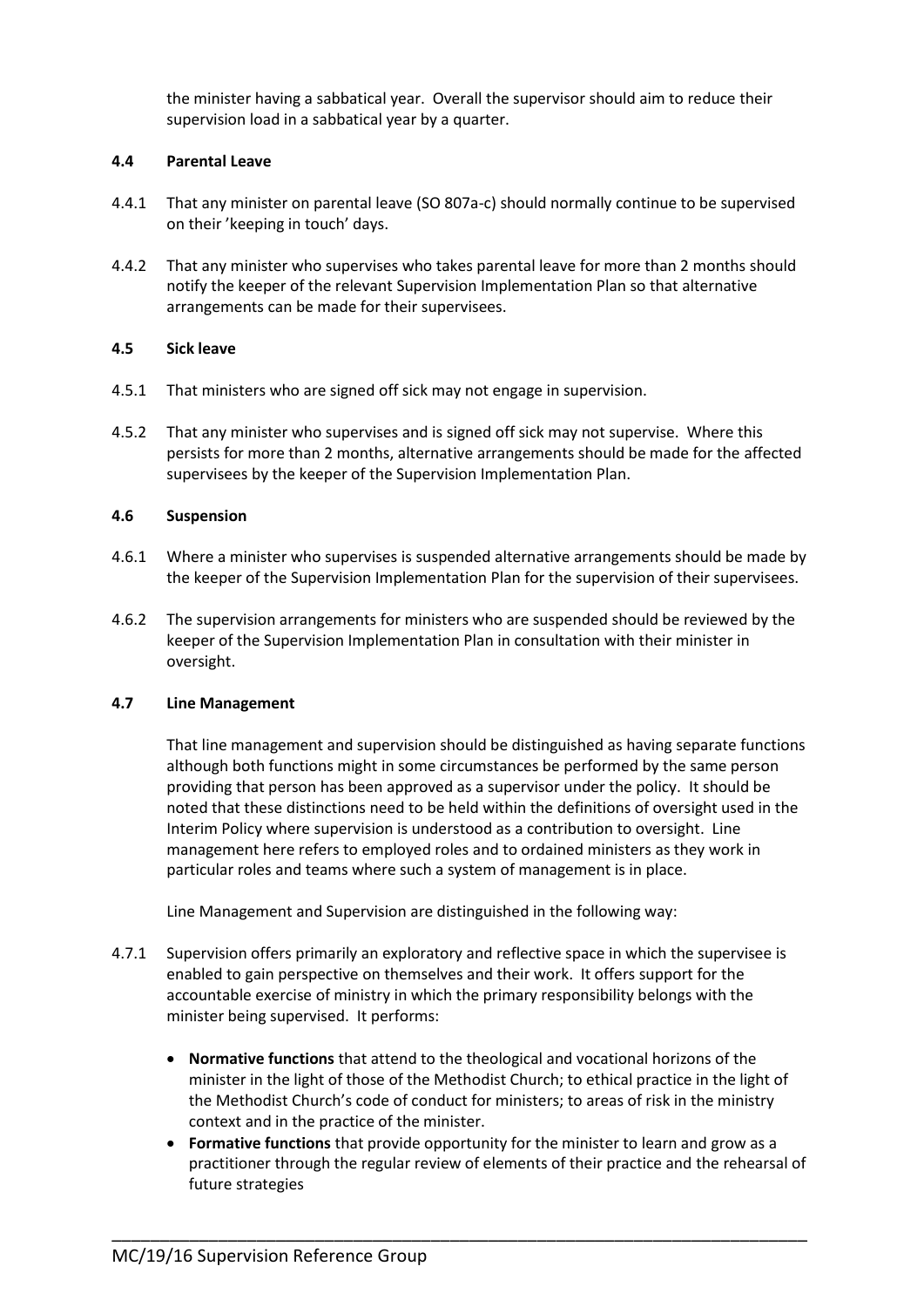**Restorative functions** that explore the impact of ministry and vocation on the practitioner

NB. Supervision can only be offered by a supervisor trained and approved under the Methodist Church's policy or by an externally qualified and approved supervisor.

- 4.7.2 Line Management is for the purpose of addressing professional practice and professional development issues in relationship to an employee/office holder's performance and accountability. It should operate in relation to their job description and contract of employment or to a letter of understanding in relation to a deployed minister. It should include:
	- Task management and determination of work priorities
	- Personnel functions, eg the management of holiday, sick leave, negotiation of revised terms and conditions
	- Appraisal (either line management appraisal or Ministerial Development Review)
	- Monitoring and meeting of training needs
	- Adjustment of working patterns to accommodate welfare needs
- 4.7.3 Where a line manager is also a trained supervisor the same person may perform both functions though it is recommended that these take place in separate meetings. It may be better in some circumstances for supervision to be offered outside the line management structure.
- 4.8 That the supervision arrangements for all ordained ministers in (or recognised and regarded as being in) full connexion, in probation or authorised to exercise ministry on behalf of the Conference, and those lay people in roles identified above shall be recorded on the relevant Supervision Implementation Plan(s).

### **5 In Practice**

### **5.1 The Connexional Team**

- 5.1.1 That there be a Connexional Team Supervision Implementation Plan that is managed by the CDS and approved by the ASC to cover ordained and any identified lay members of the team. Work has begun on this plan and those within the Team who are expected to supervise under it have been trained.
- 5.1.2 There needs to be consultation with the Secretary of the Conference and others about the detail of the Connexional Team Supervision Implementation Plan; it is planned that this consultation take place in the next few weeks and that the Council will be updated in April.

### **5.2 Independent Schools Chaplains:**

- 5.2.1 That Schools' Chaplains working in Independent Methodist Schools should be supervised either by a trained Methodist supervisor within the District or by a professional supervisor recognised by the Methodist Church and paid for by the school.
- 5.2.2 That in either case the Agreed Records of Supervision should go to the District Chair and to the Schools' Pastoral Visitor who shall act as a Nominated Third Party and keep the MIST Supervision Implementation Plan.

\_\_\_\_\_\_\_\_\_\_\_\_\_\_\_\_\_\_\_\_\_\_\_\_\_\_\_\_\_\_\_\_\_\_\_\_\_\_\_\_\_\_\_\_\_\_\_\_\_\_\_\_\_\_\_\_\_\_\_\_\_\_\_\_\_\_\_\_\_\_\_\_

5.2.3 That this should include lay chaplains and ministers of other churches as conditions of appointment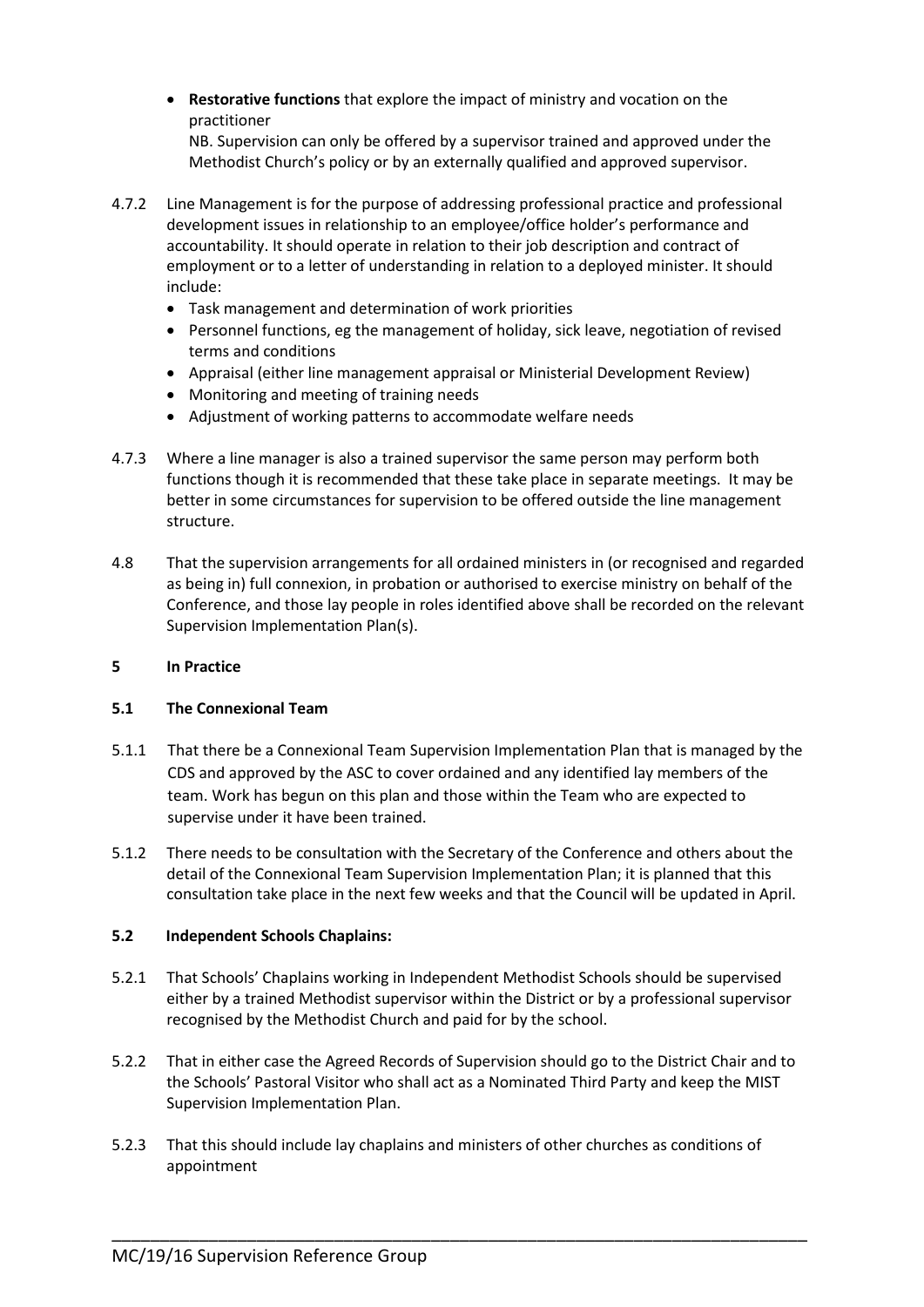- 5.2.4 That the Chair of District be responsible for recording the supervision arrangements of any MIST school chaplain on their Supervision Implementation Plan.
- 5.2.5 That the Schools' Pastoral Visitor manage and update the MIST Supervision Implementation Plan and submit it annually to the Connexional Director of Supervision in order to ensure that supervision is happening and that negotiations between chaplains, schools and districts reach effective conclusions.

#### **5.3 Ministers with permission to reside overseas, to serve in an appointment outside the control of the Church or be without appointment**

- 5.3.1 That the Stationing Advisory Committee should stipulate individual supervision arrangements on the basis of the principles articulated above, ensuring that:
	- All ministers are named on a District Implementation Plan (including those residing overseas who should be linked with a District for this purpose)
	- Either the minister is supervised within the District or equivalent and external supervision is funded through the employing body
	- The hours of supervision are proportionate to the hours of work undertaken but not less than one hour each quarter.
- 5.3.2 The Secretary of the Forces Board should provide annually to the Connexional Director of Supervision a Supervision Implementation Plan indicating the supervision arrangements for Methodist Chaplains. All chaplains shall be in receipt of a minimum of four supervisions of 90 minutes each year from a supervisor approved under the Methodist Church's Policy; agreed records shall be sent to the Secretary of the Forces Board and to the chaplain's Commanding Officer. The reduced hours of supervision have been negotiated with reference to the other structures for support and accountability that are in place within the Armed Forces.

## **5.4 Ordained Ministers of Other Churches serving in the name of the British Methodist Conference**

- 5.4.1 Those who are recognised and regarded by the Methodist Conference as being in Full Connexion are subject to the same discipline as those in Full Connexion.
- 5.4.2 Those who are authorised to serve should be in supervision and included on the District Implementation Plan. In each case, there should be clarity as to supervision offered within the MCB, through the minister's own Church, or both.
- 5.4.3 Those who are recognised in circuits as Associate Presbyters and Associate Deacons operate only in relation to specific functions that should be overseen by the Superintendent. The Superintendent should ensure that they are in receipt of supervision from their own Church and/or that the ministry they offer in the name of the MCB is appropriately supervised according to the principles outlined in this report.
- 5.4.4 The (continued) authorisation of Authorised and Associate Presbyters and Deacons should be dependent upon the demonstration that appropriate supervision arrangements are in place either through the Methodist Church or via another body.
- 5.4.5 Applications for Authorised Presbyter and Authorised Deacon status shall include a section that details supervision arrangements.
- 5.4.6 The principles in this policy shall govern any judgements about the appropriateness of the supervision described.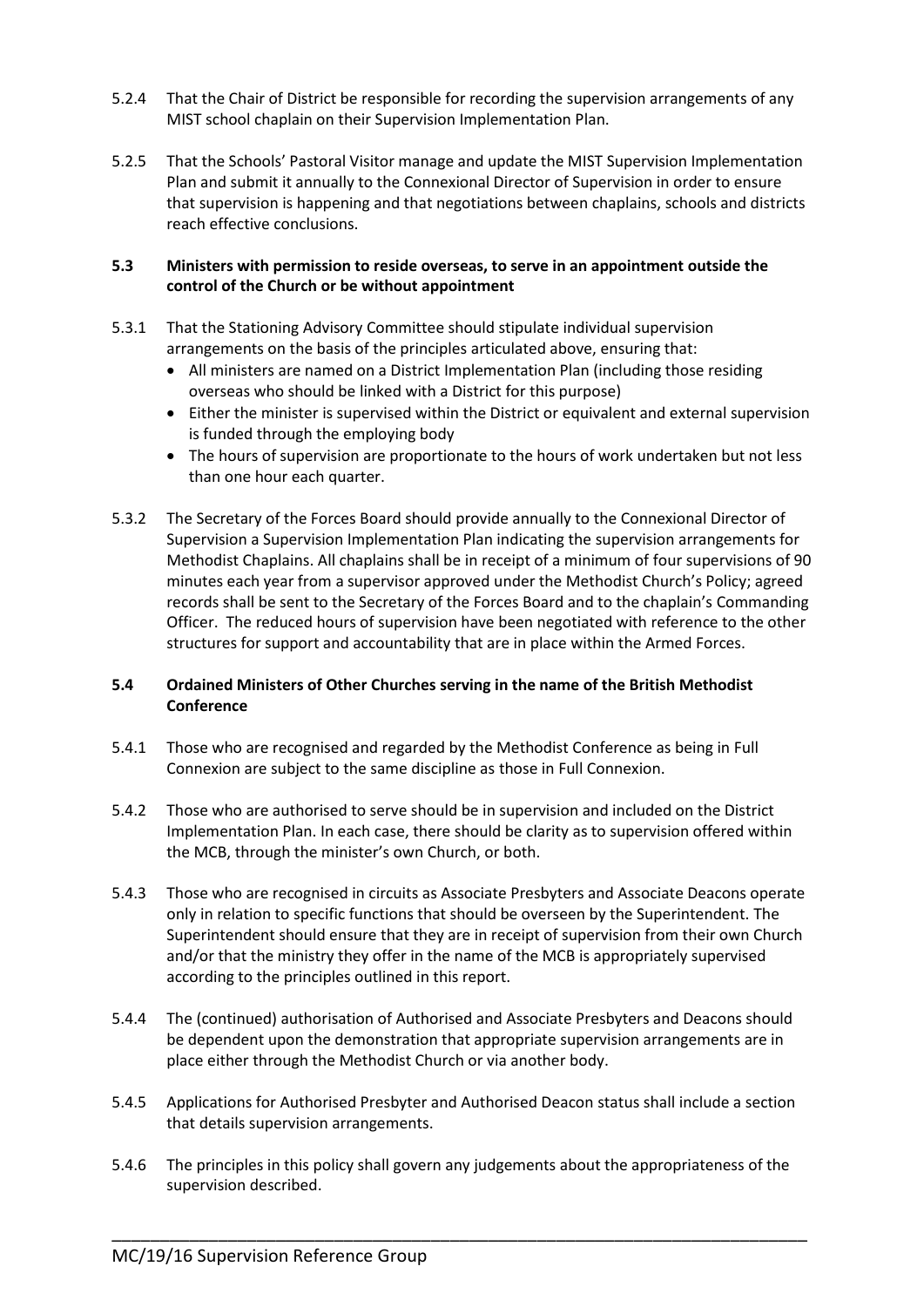5.4.7 All such ministers should be included on the District Supervision Implementation Plan.

## **5.5 Pioneer Ministers**

- 5.5.1 Lay and ordained pioneers should be supervised under the District Implementation Plan.
- 5.5.2 Supervisors should be briefed on the particular nature of this work.

### **5.6 Mission Partners**

- 5.6.1 The Director of Global Relationships shall provide annually to the Connexional Director of Supervision a Supervision Implementation Plan that covers presbyters and deacons and lay people identified above who are serving as mission partners.
- 5.6.2 Those in supervision should receive six 90 minute sessions a year either from a trained supervisor in their context or (more likely) from a designated supervisor in Britain by Skype.
- 5.6.3 The agreed records of supervision should be sent to the Director of the Global Relationships Office.
- 5.6.4 Those mission partners serving in Churches where there are supervision arrangements in place may (with the consent of the Connexional Director of Supervision) be supervised under the policy of the Church in which they serve but with agreed reports on the supervision sent to the Head of the World Church Relationships Office.
- 5.6.5 Those supervising mission partners should have particular preparation in understanding the context in which the partner works.

## **5.7 Supervision Implementation Plans**

- 5.7.1 It is the responsibility of the District Chair to ensure that supervision is provided for:
	- Ordained ministers, those Recognised and Regarded as being in Full Connexion with the Conference and probationers
	- Authorised Presbyters and Deacons
	- Lay office holders and employees who are identified as needing supervision
	- Any MIST chaplains residing in the District as agreed with the Schools' Pastoral Visitor
	- Any pioneer ministers whether lay or ordained
	- Any ministers without appointment
	- Any ministers with permission to reside overseas who are linked with the District for this purpose

It is also their responsibility to ensure that Associate Presbyters and Deacons are ministering under appropriate supervision.

It is also their responsibility to record on which Supervision Implementation Plan the detailed information about the supervision of all other ordained ministers residing in the district is held including:

- Ordained members of the Connexional Team
- Ordained ministers serving in appointments outside the control of the Church
- Connexional Tutors
- 5.7.2 It is the responsibility of the Connexional Director of Supervision to ensure that supervision is provided for:

\_\_\_\_\_\_\_\_\_\_\_\_\_\_\_\_\_\_\_\_\_\_\_\_\_\_\_\_\_\_\_\_\_\_\_\_\_\_\_\_\_\_\_\_\_\_\_\_\_\_\_\_\_\_\_\_\_\_\_\_\_\_\_\_\_\_\_\_\_\_\_\_

• District Chairs,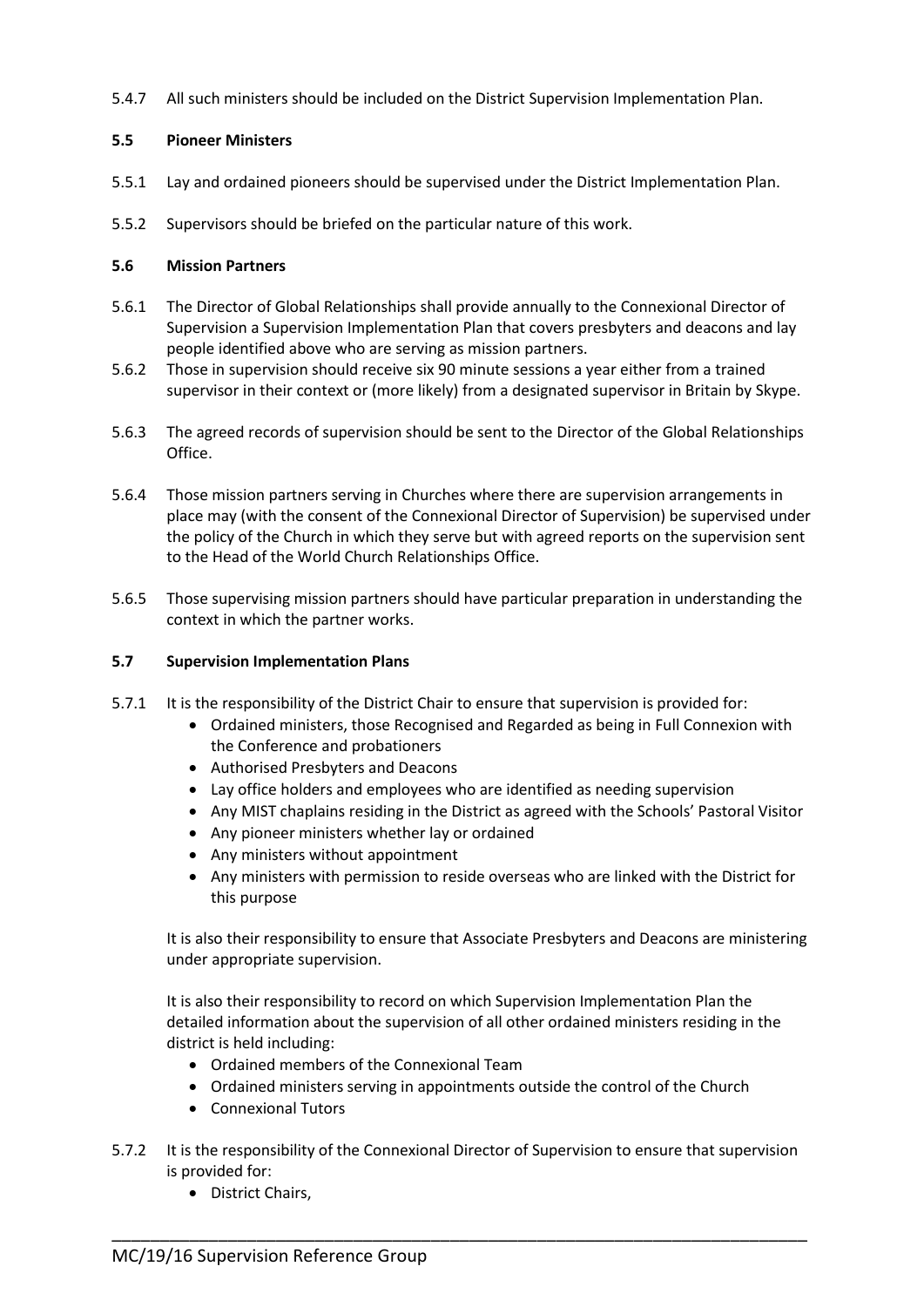- the Warden of the Diaconal Order
- Ordained and any identified lay members of the Connexional Team

It is also the responsibility of the Connexional Director of Supervision to monitor the management of the following Supervision Implementation Plans:

- Tutors and chaplains at Connexional Learning Institutions
- Chaplains in the Armed Forces
- Mission Partners
- MIST Chaplains
- 5.7.3 Where an ordained minister or lay officer/employee identified is in a split role an agreement should be made with the person concerned about the prime location in which supervision is best offered. The agreed arrangement should be recorded on both implementation plans if their role crosses more than one district or sphere of work.

| <b>Timing</b>     | <b>Action</b>                                                                                                                                                                                                                                                                                                                                                                                                                                                                                                      | Responsible<br>body/officer                                                       |
|-------------------|--------------------------------------------------------------------------------------------------------------------------------------------------------------------------------------------------------------------------------------------------------------------------------------------------------------------------------------------------------------------------------------------------------------------------------------------------------------------------------------------------------------------|-----------------------------------------------------------------------------------|
| by end March 2019 | Communication of policy changes to relevant<br>parties including keepers of SIPs                                                                                                                                                                                                                                                                                                                                                                                                                                   | Supervision<br><b>Implementation Group</b><br>(SIG)                               |
| by end March 2019 | Integration of policy changes into Interim Policy<br>and publication of the Revised Policy                                                                                                                                                                                                                                                                                                                                                                                                                         | SIG                                                                               |
| By end March 2019 | Briefing for Connexional Team members to be<br>supervised under the policy                                                                                                                                                                                                                                                                                                                                                                                                                                         | SIG                                                                               |
| By end March 2019 | <b>Completion of Connexional Team SIP including</b><br>identification of any training needs and external<br>supervisors                                                                                                                                                                                                                                                                                                                                                                                            | <b>CDS</b>                                                                        |
| By end May 2019   | The identification of Districts for those with<br>permission to reside overseas who are still<br>engaged in active work and the communication<br>of this information to the Chairs of those<br>Districts via the CDS                                                                                                                                                                                                                                                                                               | <b>SAC</b>                                                                        |
| By end June 2019  | Completion of SIPs and their submission to the<br>CDS for MIST, the Armed Forces, Connexional<br>Learning Institutions, Mission Partners and the<br>identification of any training needs to meet<br>capacity                                                                                                                                                                                                                                                                                                       | Keepers of the SIPs for<br>MIST, the Armed<br>Forces, TIs and Mission<br>Partners |
| By end June 2019  | Revision of District SIPs to include the recording<br>of arrangements for<br>Lay office holders and employees who are<br>$\bullet$<br>identified as needing supervision<br>Any MIST chaplains residing in the District<br>$\bullet$<br>as agreed with the Schools' Pastoral Visitor<br>Any pioneer ministers whether lay or<br>$\bullet$<br>ordained<br>Any ministers without appointment<br>Any ministers with permission to reside<br>$\bullet$<br>overseas who are linked with the District for<br>this purpose | <b>District Chairs</b>                                                            |

\_\_\_\_\_\_\_\_\_\_\_\_\_\_\_\_\_\_\_\_\_\_\_\_\_\_\_\_\_\_\_\_\_\_\_\_\_\_\_\_\_\_\_\_\_\_\_\_\_\_\_\_\_\_\_\_\_\_\_\_\_\_\_\_\_\_\_\_\_\_\_\_

### **6 Schedule for Implementation**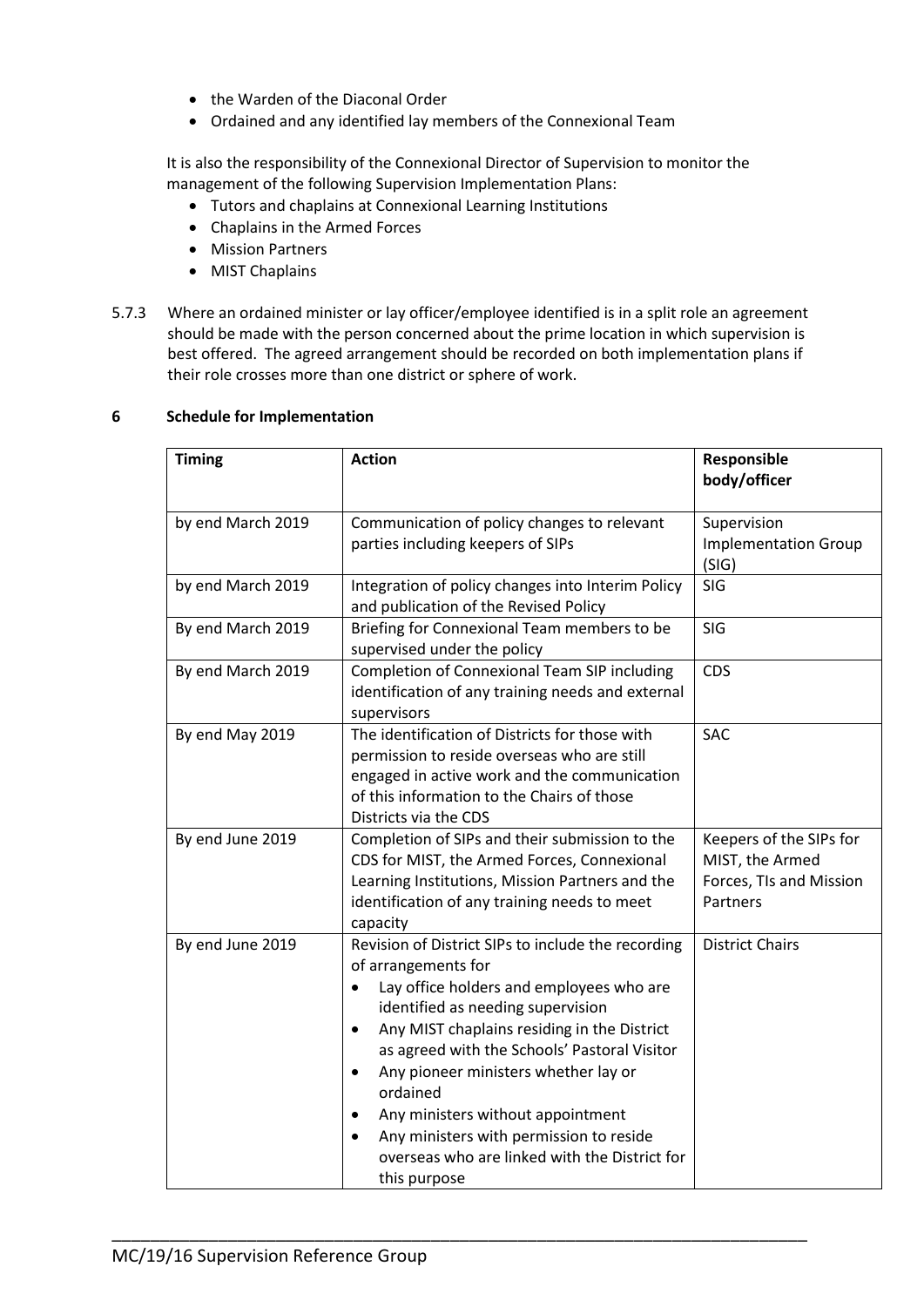|                         | Ordained members of the Connexional<br>$\bullet$<br>Team<br>Ordained ministers serving in appointments<br>$\bullet$<br>outside the control of the church<br><b>Connexional Tutors</b><br>And to identify any training needs in order to<br>meet the new capacity |                                      |
|-------------------------|------------------------------------------------------------------------------------------------------------------------------------------------------------------------------------------------------------------------------------------------------------------|--------------------------------------|
| By end December<br>2019 | The training of identified supervisors to meet<br>these policy changes                                                                                                                                                                                           | <b>SIG/Training Team</b>             |
| End June 2020           | The entry into supervision of all those identified<br>above                                                                                                                                                                                                      | <b>District Chairs</b><br><b>CDS</b> |

## **7 Review of the Interim Supervision Policy**

- 7.1 In Report 19 presented to the 2017 Conference it was argued in Section 4.2 that investment in supervision could lead to the following benefits:
	- *1 reduced symptoms of isolation and stress amongst its ordained ministers (such as sickness and vulnerable practice) through a realistic and regular structure of collegiality and accountability in which ministers are regularly sharing the detail of their practice and being listened to;*
	- *2 a more intentional use of ordained ministers' time through the opportunity that supervision provides for ministers to think theologically and practically about priorities;*
	- *3 a more robust handling of risks in church life, including those relating to safeguarding through explicit attention to risk identification and risk management in supervision;*
	- *4 more safety for everyone in church life through heightened awareness in supervision of boundaries, expected conduct, role clarity and the use of power;*
	- *5 more safety for everyone in church life through the opportunity in supervision to explore the unconscious factors that sometimes undermine best intentions;*
	- *6 better communication as those in oversight become more aware, through supervising others, of the challenges being faced on the ground;*
	- *7 less anxiety in the face of change as ministers share responsibility for risks, priorities and hard decisions with their supervisors;*
	- *8 clearer lines of accountability in which the responsibilities and roles of ministers in oversight are better understood and are routinely operated in practice.*
- 7.2 One of the strengths of the Interim Supervision Policy is that it evolved from a process of consultation and evaluation of the impact of the Draft Supervision Policy**.**
- 7.3 Whilst a small amount of research has taken place already and whilst there is a process of continuous learning and improvement taking place the Supervision Reference Group considers it to be essential that a robust process of consultation and research into the implementation of the Interim Supervision Policy is undertaken in order to establish**:**
	- i. The degree to which implementation has taken place
	- ii. What might need to be done to ensure a high level of implementation
	- iii. The degree to which supervision is delivering the benefits enumerated above

- iv. Any unintended consequences that need to be addressed
- v. The ways in which the policy could be improved including its relationship to other processes in the life of the Church
- 7.4 The rationale for such a process is in order to: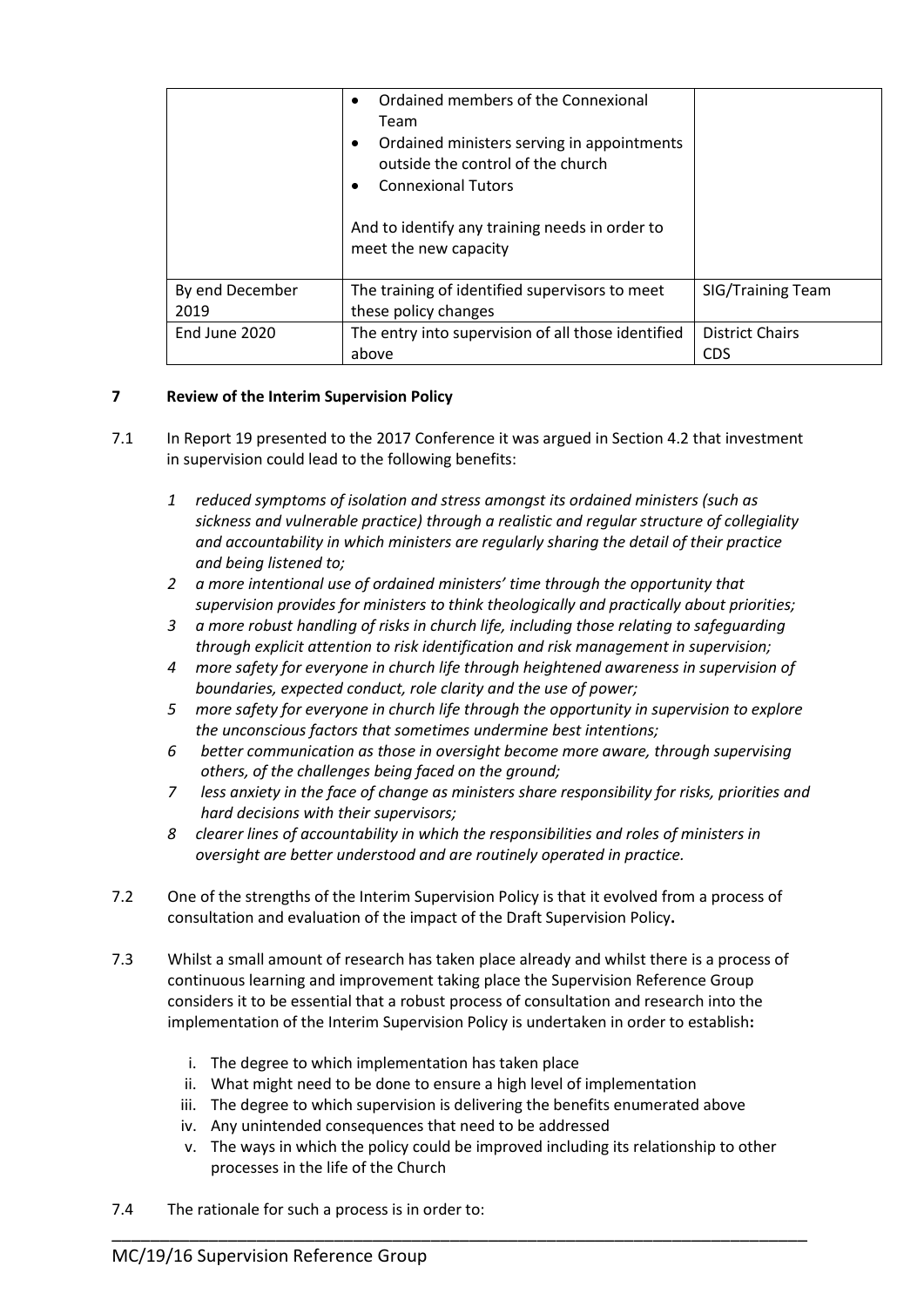- 7.4.1 Minimise the risk of implementing a policy that is not meeting the intended outcomes.
- 7.4.2 Maximise the investment of money and practitioners' time that has been involved in this major change through adjusting the policy in the light of experience.
- 7.4.3 Continue to listen to the experience of practitioners and so build a community of practice around the way forward.
- 7.4.4 Learn what we can from this innovation not only supervision but other processes eg training; culture change; oversight; ministerial development review.
- 7.4.5 Offer a body of evidence to other churches and organisations who are concerned about ministerial wellbeing, ecclesial accountability and ongoing learning.
- 7.5 It is intended that the research begin in February 2019 and run until February 2020, allowing time for analysis and theological reflection upon the results and time for a considered set of proposals for a Final Policy to be given due process en route to the 2021 Conference.
- 7.6 It is intended that a qualified and experienced researcher in the field who is not a Methodist be appointed to undertake qualitative research in two districts and amongst identified other office holders and to collate these findings with other quantitative research findings that can be adduced from connexional records and other pieces of qualitative research already taking place within the Methodist Church.
- 7.7 The Supervision Reference Group will be responsible for considering the research findings and making proposals for a Final Supervision Policy to the 2021 Conference.

#### **8 Resource Implications**

#### **8.1 Ongoing training needs**

- 8.1.1 It is estimated that the Methodist Church needs some 400 supervisors in order to run its supervision policy. It is estimated that there will be a need to train some 40-45 people in supervision every year.
- 8.1.2 In addition to these initial training needs there will need to continuing professional development for supervisors. Some of this will be provided through existing events and networks, e.g. through training forums and superintendents' conferences. In addition we recommend provision for a connexional 24 hour refresher course every 2 years at a Conference style event.
- 8.1.3 There will be an ongoing need to identify and support the development of a small number of people for whom supervision will be a particular specialism and who can help to train and inspire others in their supervisory work. We recommend provision for up to 6 bursaries per year to support Diploma level work and external accreditation.
- 8.1.4 There will be an ongoing need to bring new trainers into the training team and to convene the team on an annual basis to ensure that the quality of the training is maintained and that changes are made to the curriculum and teaching methods.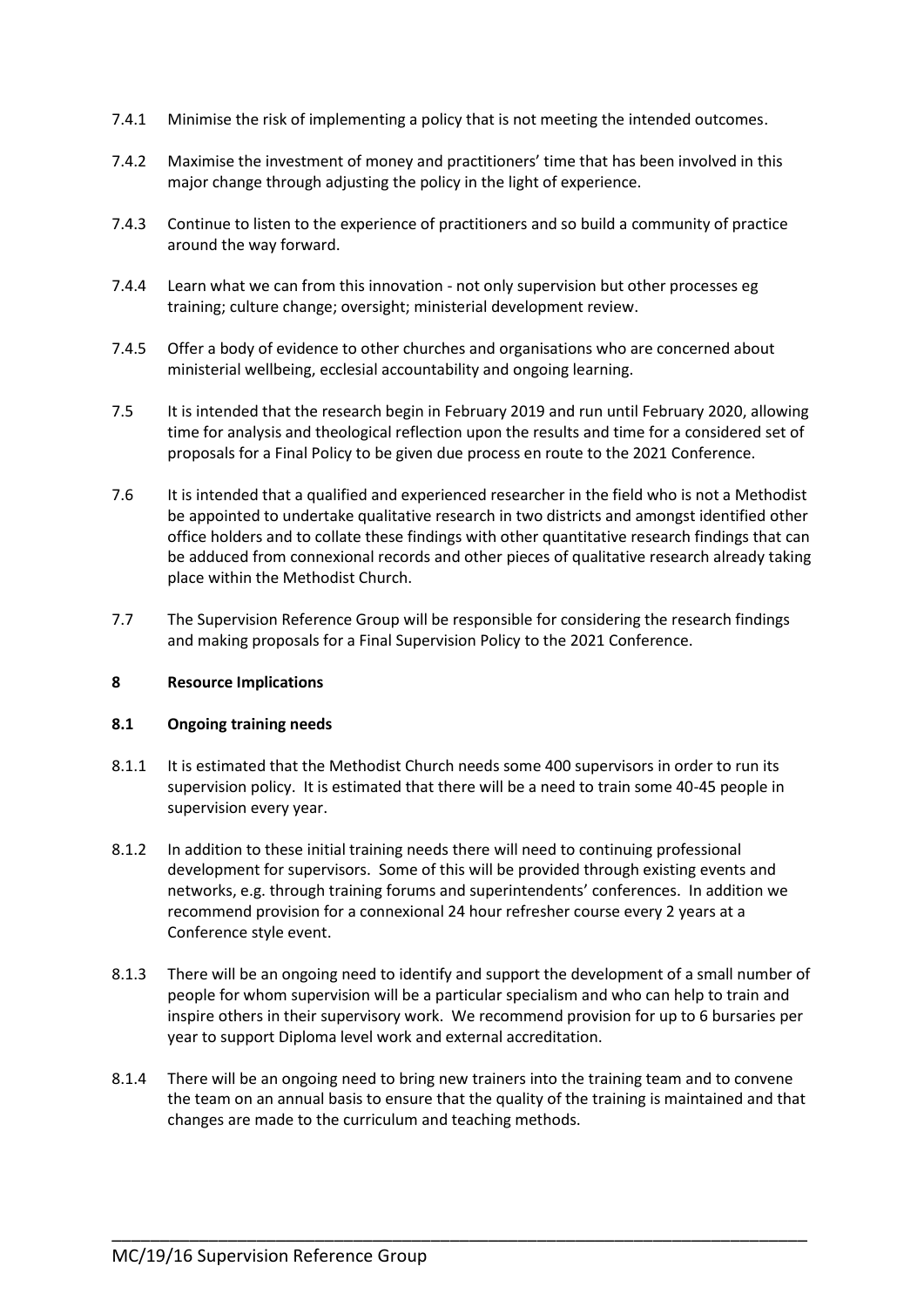### **8.2 External Supervision**

- 8.2.1 There will an ongoing need for external supervisors for whom the Church will need to pay professional fees for the following people:
	- Senior members of the Connexional Team
	- District Chairs
	- The Warden of the Diaconal Order
	- 'Flying' supervisors who are able to help bridge gaps in provision for fixed periods
- 8.2.2 It is good practice to continue to convene those external supervisors to discuss good practice and to learn together about this relatively new discipline.

## **8.3 Ongoing connexional oversight of supervision.**

There will be a continued need to provide some connexional oversight for this work. Until a final policy is agreed by the Conference the Supervision Reference Group will need to continue to meet. There will be a continued need for a Supervision Implementation Group and a named person within the Conference Office will need to undertake the following:

- 8.3.1 To advocate for supervision in the life of the Church and to field enquiries from within and beyond the MCB
- 8.3.2 To support the maintenance and further development of supervision as a core practice within the MCB
	- To manage the connexional supervision implementation plan and hold accountable others with responsibility for Supervision Implementation Plans
	- Ensuring the briefing of those new to supervision in the Methodist Church e.g. probationers, those transferring into our ministry, any authorised persons, those in identified lay roles.
	- Helping to resolve difficulties arising in relation to ongoing implementation
- 8.3.3 To oversee the structure and content of the connexional supervision web pages and of any files and records kept concerning supervision and training.
- 8.3.4 To appoint and oversee the work of external supervisors including the leading of two faculty days per year
- 8.3.5 To oversee the initial training of those supervising under the Supervision Policy
	- Together with the Co-ordinator, Ministry Development, putting together appropriately trained and resourced training teams.
	- Together with the Conference Office Administrator, putting together appropriate training groups and identifying appropriate training venues
	- The ongoing revision of approved training materials for those leading and attending events and the oversight of their production
	- The monitoring of course evaluations and the taking of appropriate actions in relation to the quality of training offered
	- Involvement in training teams as appropriate to training experience

- The leading of a faculty day each year for those offering supervision training on behalf of the MCB
- The provision of training for those new to the training team
- 8.3.6 To oversee the provision of continuing development for approved supervisors